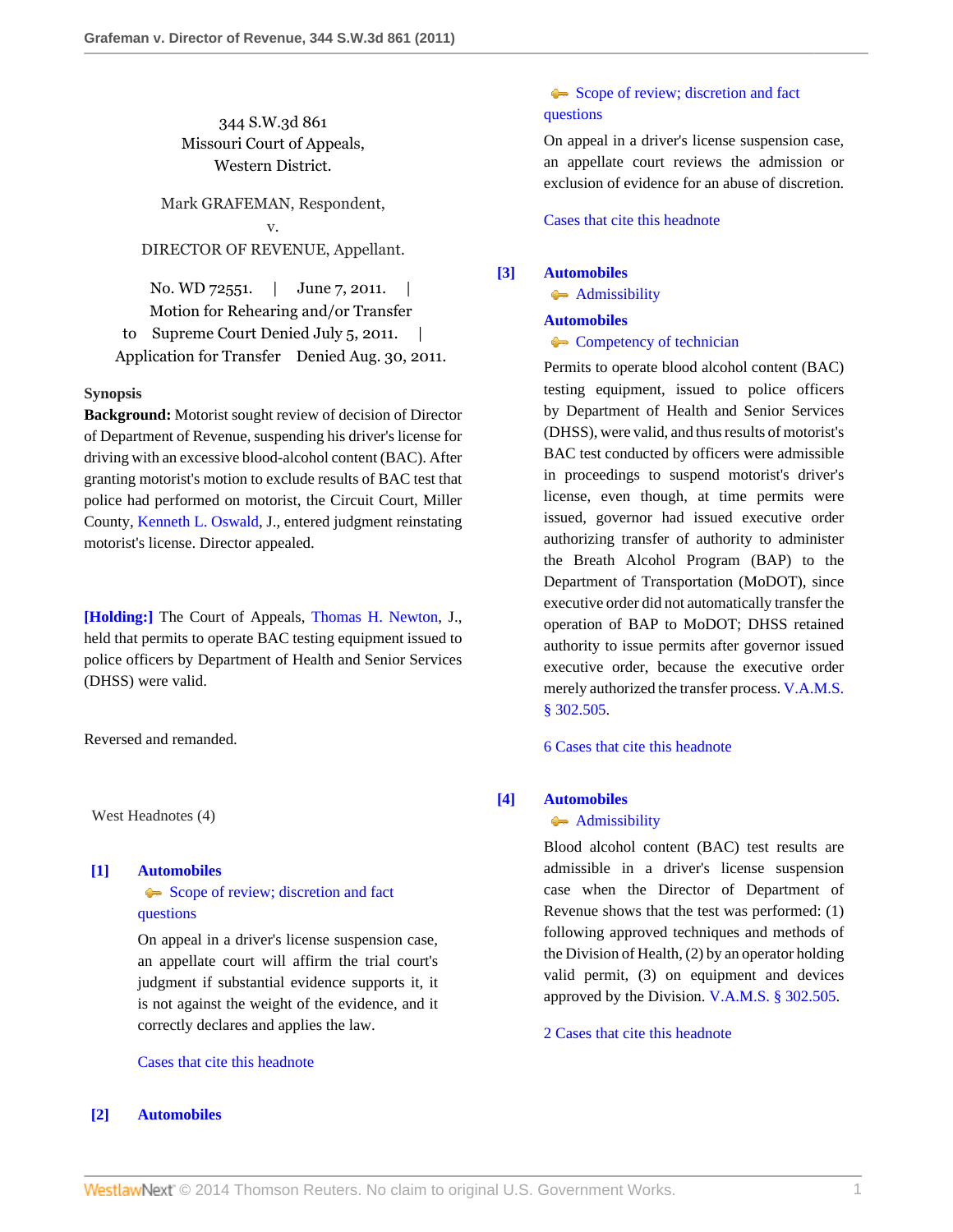### **Attorneys and Law Firms**

**\*862** [Trevor Bossert](http://www.westlaw.com/Link/Document/FullText?findType=h&pubNum=176284&cite=0307295101&originatingDoc=I570ed5d890e711e0a34df17ea74c323f&refType=RQ&originationContext=document&vr=3.0&rs=cblt1.0&transitionType=DocumentItem&contextData=(sc.Search)), Jefferson City, MO, for Appellant.

[Carl M. Ward,](http://www.westlaw.com/Link/Document/FullText?findType=h&pubNum=176284&cite=0289418701&originatingDoc=I570ed5d890e711e0a34df17ea74c323f&refType=RQ&originationContext=document&vr=3.0&rs=cblt1.0&transitionType=DocumentItem&contextData=(sc.Search)) Washington, MO, for Respondent.

Before: [MARK D. PFEIFFER,](http://www.westlaw.com/Link/Document/FullText?findType=h&pubNum=176284&cite=0105881801&originatingDoc=I570ed5d890e711e0a34df17ea74c323f&refType=RQ&originationContext=document&vr=3.0&rs=cblt1.0&transitionType=DocumentItem&contextData=(sc.Search)) P.J., [THOMAS H.](http://www.westlaw.com/Link/Document/FullText?findType=h&pubNum=176284&cite=0155962901&originatingDoc=I570ed5d890e711e0a34df17ea74c323f&refType=RQ&originationContext=document&vr=3.0&rs=cblt1.0&transitionType=DocumentItem&contextData=(sc.Search)) [NEWTON](http://www.westlaw.com/Link/Document/FullText?findType=h&pubNum=176284&cite=0155962901&originatingDoc=I570ed5d890e711e0a34df17ea74c323f&refType=RQ&originationContext=document&vr=3.0&rs=cblt1.0&transitionType=DocumentItem&contextData=(sc.Search)), and [ALOK AHUJA](http://www.westlaw.com/Link/Document/FullText?findType=h&pubNum=176284&cite=0164642601&originatingDoc=I570ed5d890e711e0a34df17ea74c323f&refType=RQ&originationContext=document&vr=3.0&rs=cblt1.0&transitionType=DocumentItem&contextData=(sc.Search)), JJ.

#### **Opinion**

### [THOMAS H. NEWTON](http://www.westlaw.com/Link/Document/FullText?findType=h&pubNum=176284&cite=0155962901&originatingDoc=I570ed5d890e711e0a34df17ea74c323f&refType=RQ&originationContext=document&vr=3.0&rs=cblt1.0&transitionType=DocumentItem&contextData=(sc.Search)), Judge.

The Director of Revenue appeals the trial court's judgment in favor of Mr. Mark Grafeman reinstating his driver's license. The Director contends that the trial court erred in excluding the blood-alcohol content (BAC) test results from the breathalyzer and its accompanying maintenance report because the documents were lawful. We reverse and remand.

#### **Factual and Procedural Background**

On February 18, 2009, Mr. Grafeman was arrested for driving while intoxicated. Mr. Grafeman submitted a breath sample into the DataMaster Breathalyzer, which reported a BAC level of .226. Consequently, the Director suspended Mr. Grafeman's driver's license.

Mr. Grafeman filed a petition for trial *de novo* in the circuit court. At the trial on March 1, 2009, Mr. Grafeman filed a written objection to the admission of the DataMaster's test results and its maintenance report. Mr. Grafeman argued that the documents should not be admitted because the permits of the officers performing the test and the maintenance on the DataMaster were void. Mr. Grafeman claimed that the permits were void because the Department of Health and Senior Services (DHSS) issued them on September 10, 2008, and October 3, 2008, after [Executive Order 07–](http://www.westlaw.com/Link/Document/FullText?findType=Y&cite=EXECORDERNO07-05&originationContext=document&vr=3.0&rs=cblt1.0&transitionType=DocumentItem&contextData=(sc.Search)) [05](http://www.westlaw.com/Link/Document/FullText?findType=Y&cite=EXECORDERNO07-05&originationContext=document&vr=3.0&rs=cblt1.0&transitionType=DocumentItem&contextData=(sc.Search)) had transferred the authority to administer the Breath Alcohol Program (BAP) to the Department of Transportation (MoDOT). He further claimed that BAP would not return to DHSS until August 28, 2010, via another executive order. The executive orders and the accompanying reorganization plans were admitted into evidence.

**\*863** In response, the Director argued that the officers' permits were valid because DHSS had retained the authority to issue the permits for BAP after [Executive Order 07–](http://www.westlaw.com/Link/Document/FullText?findType=Y&cite=EXECORDERNO07-05&originationContext=document&vr=3.0&rs=cblt1.0&transitionType=DocumentItem&contextData=(sc.Search)) [05](http://www.westlaw.com/Link/Document/FullText?findType=Y&cite=EXECORDERNO07-05&originationContext=document&vr=3.0&rs=cblt1.0&transitionType=DocumentItem&contextData=(sc.Search)) became effective, via Memorandums of Understanding (MOU's), which were agreements between the Missouri Highways and Transportation Commission and DHSS in 2008 and 2009. The MOU's were admitted into evidence.

The circuit court agreed with Mr. Grafeman and excluded the test results and maintenance report. Consequently, the trial court reinstated Mr. Grafeman's driving privileges. The Director appeals, raising three points.

### <span id="page-1-1"></span>**Standard of Review**

<span id="page-1-0"></span>**[\[1\]](#page-0-1) [\[2](#page-0-2)]** We will affirm the trial court's judgment if substantial evidence supports it, it is not against the weight of the evidence, and it correctly declares and applies the law. *[Vanderpool v. Dir. of Revenue,](http://www.westlaw.com/Link/Document/FullText?findType=Y&serNum=2012354023&pubNum=4644&fi=co_pp_sp_4644_109&originationContext=document&vr=3.0&rs=cblt1.0&transitionType=DocumentItem&contextData=(sc.Search)#co_pp_sp_4644_109)* 226 S.W.3d 108, 109 [\(Mo. banc 2007\).](http://www.westlaw.com/Link/Document/FullText?findType=Y&serNum=2012354023&pubNum=4644&fi=co_pp_sp_4644_109&originationContext=document&vr=3.0&rs=cblt1.0&transitionType=DocumentItem&contextData=(sc.Search)#co_pp_sp_4644_109) We review the admission or exclusion of evidence for an abuse of discretion. *See [id.](http://www.westlaw.com/Link/Document/FullText?findType=Y&serNum=2012354023&originationContext=document&vr=3.0&rs=cblt1.0&transitionType=DocumentItem&contextData=(sc.Search))*

#### <span id="page-1-4"></span>**Legal Analysis**

<span id="page-1-2"></span>**[\[3\]](#page-0-0)** In its first point, the Director argues the trial court erroneously declared and applied the law and went against the weight of the evidence in excluding the test results and maintenance report because the reorganization ordered by the 2007 executive order did not take place by operation of the law and, therefore, DHSS retained its power to administer BAP. Because the first point is dispositive, we do not address the other points.

<span id="page-1-3"></span>**[\[4\]](#page-0-3)** To prevail on a challenge to the suspension of a driver's license pursuant to section  $302.505$ , <sup>[1](#page-2-0)</sup> the Director had the burden to show by preponderance of the evidence: (1) that probable cause existed for the arrest and (2) that Mr. Grafeman's blood alcohol level was eight-hundredths of one percent or more by weight. *See id.* [at 109–110;](http://www.westlaw.com/Link/Document/FullText?findType=Y&serNum=2012354023&originationContext=document&vr=3.0&rs=cblt1.0&transitionType=DocumentItem&contextData=(sc.Search)) [§ 302.505](http://www.westlaw.com/Link/Document/FullText?findType=L&pubNum=1000229&cite=MOST302.505&originatingDoc=I570ed5d890e711e0a34df17ea74c323f&refType=LQ&originationContext=document&vr=3.0&rs=cblt1.0&transitionType=DocumentItem&contextData=(sc.Search)). At trial, Mr. Grafeman stipulated that he did not have an issue with the validity of his arrest. Illegal blood alcohol content may be shown by chemical analysis of a person's breath, blood, saliva, or urine using the proper methods. § 577.012.2. Blood alcohol test results are admissible when the Director shows "that the test was performed: (1) following approved techniques and methods of the division of health, (2) by an operator holding valid permit, (3) on equipment and devices approved by the division." *Vanderpool,* [226 S.W.3d at 109–](http://www.westlaw.com/Link/Document/FullText?findType=Y&serNum=2012354023&pubNum=4644&fi=co_pp_sp_4644_109&originationContext=document&vr=3.0&rs=cblt1.0&transitionType=DocumentItem&contextData=(sc.Search)#co_pp_sp_4644_109) [10.](http://www.westlaw.com/Link/Document/FullText?findType=Y&serNum=2012354023&pubNum=4644&fi=co_pp_sp_4644_109&originationContext=document&vr=3.0&rs=cblt1.0&transitionType=DocumentItem&contextData=(sc.Search)#co_pp_sp_4644_109) Mr. Grafeman argued that the test results and maintenance report were inadmissible because the officers' permits were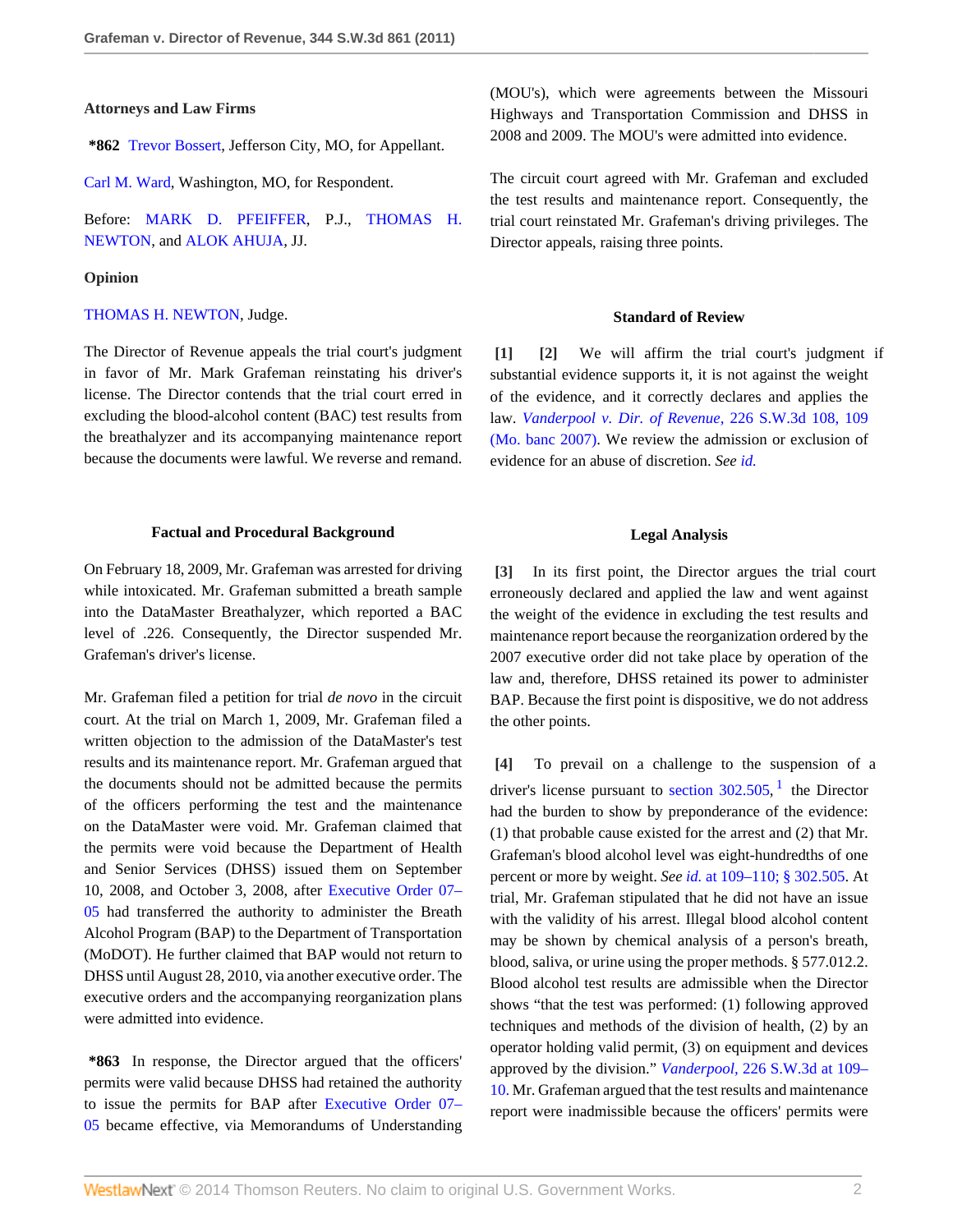invalid. Thus, the only issue before the trial court was whether the permits were valid.

The trial court found that the executive order *transferred* authority to issue permits from DHSS to MoDOT based on the following language from [Executive Order 08–29:](http://www.westlaw.com/Link/Document/FullText?findType=Y&cite=EXECORDERNO08-29&originationContext=document&vr=3.0&rs=cblt1.0&transitionType=DocumentItem&contextData=(sc.Search))

"Whereas, [Executive Order 07–05](http://www.westlaw.com/Link/Document/FullText?findType=Y&cite=EXECORDERNO07-05&originationContext=document&vr=3.0&rs=cblt1.0&transitionType=DocumentItem&contextData=(sc.Search)) transferred ... the [BAP] from [DHSS] to [MoDOT]," and "Whereas, unforeseen administrative issues with the transfer made by [Executive](http://www.westlaw.com/Link/Document/FullText?findType=Y&cite=EXECORDERNO07-05&originationContext=document&vr=3.0&rs=cblt1.0&transitionType=DocumentItem&contextData=(sc.Search)) [Order 07–05](http://www.westlaw.com/Link/Document/FullText?findType=Y&cite=EXECORDERNO07-05&originationContext=document&vr=3.0&rs=cblt1.0&transitionType=DocumentItem&contextData=(sc.Search)) ha[d] made the transfer inefficient and not cost effective ..." and "Whereas, [Executive Order 07–05](http://www.westlaw.com/Link/Document/FullText?findType=Y&cite=EXECORDERNO07-05&originationContext=document&vr=3.0&rs=cblt1.0&transitionType=DocumentItem&contextData=(sc.Search)) became effective on August 28, 2007."

The trial court found that because of the transfer any permits issued by DHSS were "without legal effect." It therefore concluded that the officers' permits issued by DHSS were invalid and, consequently, excluded the maintenance report and the **\*864** test results. We are thus required to determine the legal effect [Executive Order 07–05](http://www.westlaw.com/Link/Document/FullText?findType=Y&cite=EXECORDERNO07-05&originationContext=document&vr=3.0&rs=cblt1.0&transitionType=DocumentItem&contextData=(sc.Search)), assigning BAP to MoDOT from DHSS, had on DHSS's statutory authority to issue permits and otherwise administer the program.

This appellate court's Eastern District recently addressed this identical issue in *[Schneider v. Dir. of Revenue,](http://www.westlaw.com/Link/Document/FullText?findType=Y&serNum=2025147908&pubNum=4644&originationContext=document&vr=3.0&rs=cblt1.0&transitionType=DocumentItem&contextData=(sc.Search))* 339 S.W.3d [533 \(Mo.App. E.D.2011\)](http://www.westlaw.com/Link/Document/FullText?findType=Y&serNum=2025147908&pubNum=4644&originationContext=document&vr=3.0&rs=cblt1.0&transitionType=DocumentItem&contextData=(sc.Search)). The *[Schneider](http://www.westlaw.com/Link/Document/FullText?findType=Y&serNum=2025147908&originationContext=document&vr=3.0&rs=cblt1.0&transitionType=DocumentItem&contextData=(sc.Search))* court held that [Executive Order 07–05](http://www.westlaw.com/Link/Document/FullText?findType=Y&cite=EXECORDERNO07-05&originationContext=document&vr=3.0&rs=cblt1.0&transitionType=DocumentItem&contextData=(sc.Search)) did not immediately transfer BAP to MoDOT to divest DHSS of its authority to administer BAP on its effective date of August 28, 2007, because its specific language ordering the agencies "to cooperate" in order "to effectively transfer" BAP indicated a gradual transition. *Id.* [at 536–37.](http://www.westlaw.com/Link/Document/FullText?findType=Y&serNum=2025147908&originationContext=document&vr=3.0&rs=cblt1.0&transitionType=DocumentItem&contextData=(sc.Search)) It further held that to find an automatic transfer on the effective date would discontinue the operation of BAP until MoDOT could administer the program and would be inconsistent with section 26.540, which requires the governmental services and functions to continue without interruption during any reorganization. *Id.* [at 537–38.](http://www.westlaw.com/Link/Document/FullText?findType=Y&serNum=2025147908&originationContext=document&vr=3.0&rs=cblt1.0&transitionType=DocumentItem&contextData=(sc.Search)) Finally, it concluded that the subsequent executive orders stating a

transfer had occurred were issued to reverse the directives for a transfer, as opposed to reversing a transfer. *Id.* [at 538–](http://www.westlaw.com/Link/Document/FullText?findType=Y&serNum=2025147908&originationContext=document&vr=3.0&rs=cblt1.0&transitionType=DocumentItem&contextData=(sc.Search)) [39.](http://www.westlaw.com/Link/Document/FullText?findType=Y&serNum=2025147908&originationContext=document&vr=3.0&rs=cblt1.0&transitionType=DocumentItem&contextData=(sc.Search)) For the foregoing reasons, the *[Schneider](http://www.westlaw.com/Link/Document/FullText?findType=Y&serNum=2025147908&originationContext=document&vr=3.0&rs=cblt1.0&transitionType=DocumentItem&contextData=(sc.Search))* court concluded that the permit issued by DHSS was valid and the test results were thus admissible. *Id.* [at 539–40;](http://www.westlaw.com/Link/Document/FullText?findType=Y&serNum=2025147908&originationContext=document&vr=3.0&rs=cblt1.0&transitionType=DocumentItem&contextData=(sc.Search)) *see also [Downs](http://www.westlaw.com/Link/Document/FullText?findType=Y&serNum=2025353697&pubNum=4644&originationContext=document&vr=3.0&rs=cblt1.0&transitionType=DocumentItem&contextData=(sc.Search)) v. Dir. of Revenue,* [344 S.W.3d 818 \(Mo.App.S.D.2011\)](http://www.westlaw.com/Link/Document/FullText?findType=Y&serNum=2025353697&pubNum=4644&originationContext=document&vr=3.0&rs=cblt1.0&transitionType=DocumentItem&contextData=(sc.Search)) (applying *[Schneider](http://www.westlaw.com/Link/Document/FullText?findType=Y&serNum=2025147908&originationContext=document&vr=3.0&rs=cblt1.0&transitionType=DocumentItem&contextData=(sc.Search))* ); *[Carney v. Dir. of Revenue,](http://www.westlaw.com/Link/Document/FullText?findType=Y&serNum=2025335488&pubNum=4644&originationContext=document&vr=3.0&rs=cblt1.0&transitionType=DocumentItem&contextData=(sc.Search))* 344 S.W.3d [802 \(Mo.App.S.D.2011\)](http://www.westlaw.com/Link/Document/FullText?findType=Y&serNum=2025335488&pubNum=4644&originationContext=document&vr=3.0&rs=cblt1.0&transitionType=DocumentItem&contextData=(sc.Search)) (applying *[Schneider](http://www.westlaw.com/Link/Document/FullText?findType=Y&serNum=2025147908&originationContext=document&vr=3.0&rs=cblt1.0&transitionType=DocumentItem&contextData=(sc.Search))* ); *[Griggs v.](http://www.westlaw.com/Link/Document/FullText?findType=Y&serNum=2025330671&pubNum=4644&originationContext=document&vr=3.0&rs=cblt1.0&transitionType=DocumentItem&contextData=(sc.Search)) Dir. of Revenue,* [344 S.W.3d 799 \(Mo.App.S.D.2011\)](http://www.westlaw.com/Link/Document/FullText?findType=Y&serNum=2025330671&pubNum=4644&originationContext=document&vr=3.0&rs=cblt1.0&transitionType=DocumentItem&contextData=(sc.Search)); *[State](http://www.westlaw.com/Link/Document/FullText?findType=Y&serNum=2025294572&pubNum=4644&originationContext=document&vr=3.0&rs=cblt1.0&transitionType=DocumentItem&contextData=(sc.Search)) v. Ross,* [344 S.W.3d 790 \(Mo.App.W.D.2011\)](http://www.westlaw.com/Link/Document/FullText?findType=Y&serNum=2025294572&pubNum=4644&originationContext=document&vr=3.0&rs=cblt1.0&transitionType=DocumentItem&contextData=(sc.Search)) (applying *[Schneider](http://www.westlaw.com/Link/Document/FullText?findType=Y&serNum=2025147908&originationContext=document&vr=3.0&rs=cblt1.0&transitionType=DocumentItem&contextData=(sc.Search))* ). We agree with the Eastern District's analysis and conclusion. [2](#page-2-1)

<span id="page-2-2"></span>Applying this reasoning, we find that the trial court erred in reading [Executive Order 07–05](http://www.westlaw.com/Link/Document/FullText?findType=Y&cite=EXECORDERNO07-05&originationContext=document&vr=3.0&rs=cblt1.0&transitionType=DocumentItem&contextData=(sc.Search)) to have automatically transferred the operation of BAP to MoDOT, and to have divested DHSS of all authority, power, and duties to administer BAP on August 28, 2007. Because [Executive](http://www.westlaw.com/Link/Document/FullText?findType=Y&cite=EXECORDERNO07-05&originationContext=document&vr=3.0&rs=cblt1.0&transitionType=DocumentItem&contextData=(sc.Search)) [Order 07–05](http://www.westlaw.com/Link/Document/FullText?findType=Y&cite=EXECORDERNO07-05&originationContext=document&vr=3.0&rs=cblt1.0&transitionType=DocumentItem&contextData=(sc.Search)) only authorized the transfer process and the agencies did not implement the reorganization plan, DHSS still had the authority to issue permits and perform other administrative functions for BAP. The trial court erred in its declaration and application of the law when it determined that the officers' permits were invalid because DHSS had issued them. Hence, the trial court abused its discretion in excluding the documents on that ground. The Director's first point is granted.

# **Conclusion**

Therefore, we reverse the trial court's judgment and remand the case for a new trial, where Mr. Grafeman should be allowed **\*865** to present other defenses in the case.

[PFEIFFER](http://www.westlaw.com/Link/Document/FullText?findType=h&pubNum=176284&cite=0105881801&originatingDoc=I570ed5d890e711e0a34df17ea74c323f&refType=RQ&originationContext=document&vr=3.0&rs=cblt1.0&transitionType=DocumentItem&contextData=(sc.Search)), P.J., and [AHUJA,](http://www.westlaw.com/Link/Document/FullText?findType=h&pubNum=176284&cite=0164642601&originatingDoc=I570ed5d890e711e0a34df17ea74c323f&refType=RQ&originationContext=document&vr=3.0&rs=cblt1.0&transitionType=DocumentItem&contextData=(sc.Search)) J., concur.

### Footnotes

<span id="page-2-1"></span>[2](#page-2-2) This conclusion is consistent with *[State ex rel. Department of Social Services, Family Support Division v. K.L.D.,](http://www.westlaw.com/Link/Document/FullText?findType=Y&serNum=2003728263&pubNum=4644&originationContext=document&vr=3.0&rs=cblt1.0&transitionType=DocumentItem&contextData=(sc.Search))* 118 S.W.3d 283 [\(Mo.App. W.D.2003\).](http://www.westlaw.com/Link/Document/FullText?findType=Y&serNum=2003728263&pubNum=4644&originationContext=document&vr=3.0&rs=cblt1.0&transitionType=DocumentItem&contextData=(sc.Search)) In *[K.L.D.,](http://www.westlaw.com/Link/Document/FullText?findType=Y&serNum=2003728263&originationContext=document&vr=3.0&rs=cblt1.0&transitionType=DocumentItem&contextData=(sc.Search))* we explained that under Missouri law, an executive order directing a transfer between agencies is not the law, although it has the force of law. This means that once an executive order becomes effective, it authorizes the newly created agency to subsume or step into the shoes of an established agency. *Id.* [at 290–92.](http://www.westlaw.com/Link/Document/FullText?findType=Y&serNum=2003728263&originationContext=document&vr=3.0&rs=cblt1.0&transitionType=DocumentItem&contextData=(sc.Search)) However, "[t]he Order does not ... amend [the statutes] by substituting [the new agency] everywhere [the established agency] appears." *Id.* [at 291.](http://www.westlaw.com/Link/Document/FullText?findType=Y&serNum=2003728263&originationContext=document&vr=3.0&rs=cblt1.0&transitionType=DocumentItem&contextData=(sc.Search)) We concluded that once an executive order becomes effective through the legislature's failure to disapprove it, its reorganization plan could then be implemented without further legislative action. *Id.* [at 292.](http://www.westlaw.com/Link/Document/FullText?findType=Y&serNum=2003728263&originationContext=document&vr=3.0&rs=cblt1.0&transitionType=DocumentItem&contextData=(sc.Search)) Accordingly, Executive Order 07-05 did not amend the statutes. Thus, DHSS retained the statutory authority to issue permits and perform other administrative functions for BAP until the reorganization plan was implemented.

<span id="page-2-0"></span>[<sup>1</sup>](#page-1-4) All statutory references are to RSMo 2000 and the Cumulative Supplement 2010, unless otherwise indicated.